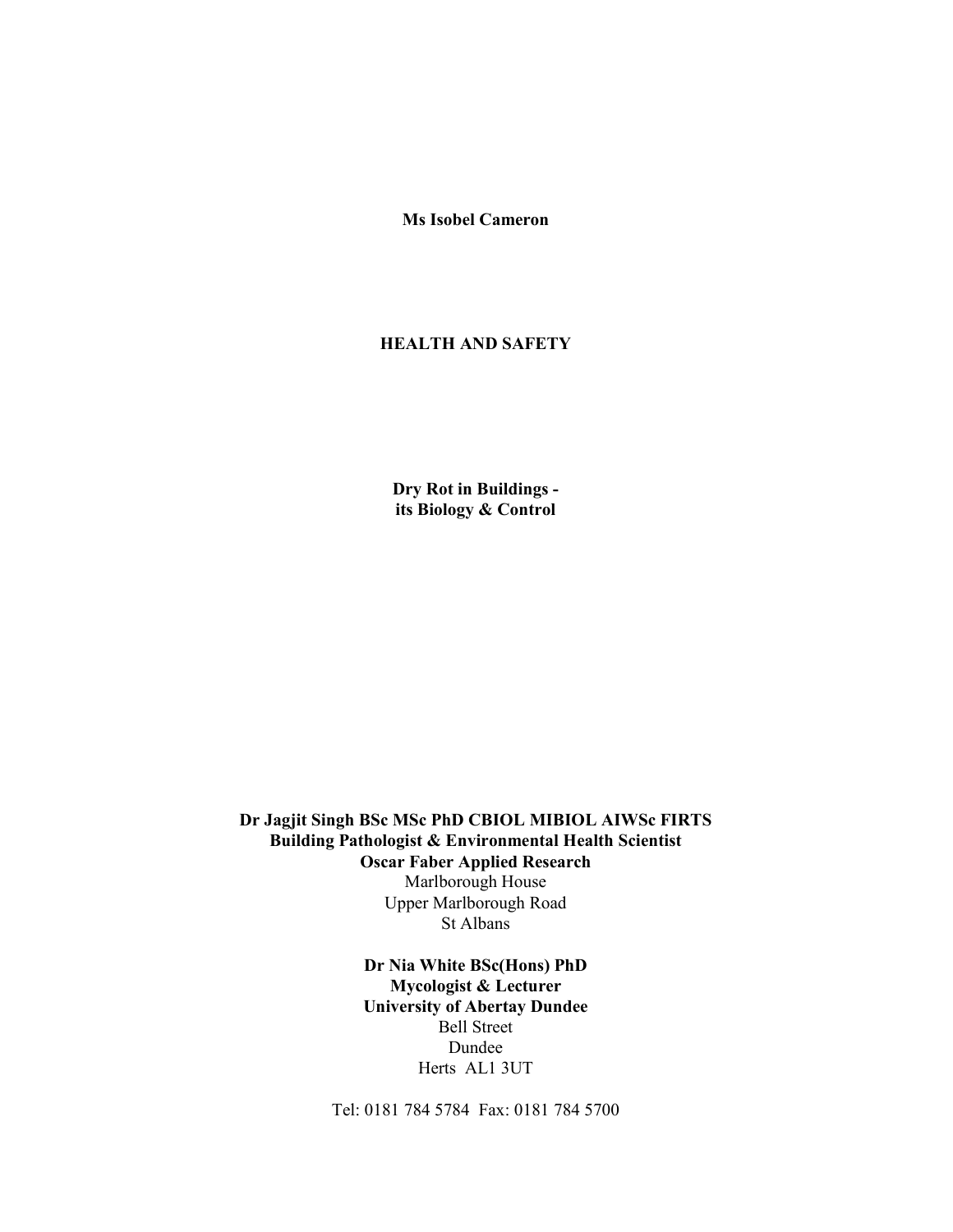Timber is a major component of most historic buildings and continues to be a useful structural building material with pleasing aesthetic properties as well as being an energy-efficient and renewable resource. However, timber when used in buildings can provide specialised ecological niches for organisms such as fungi and insects. The most common and destructive to timber are Serpula lacrymans (dry rot), Coniophora puteana (wet rot), Anobium punctatum (common urniture beetle), and Xestobium rufovillosum (death watch beetle).

The ravages of dry rot are familiar, as is the destruction caused by some eradication methods. Serpula lacrymans (dry rot) is a fungus belonging to the same class of fungi as most of the common mushrooms and toadstools. Sexual reproduction is by rust-coloured spores, which are produced in enormous numbers by a fleshy, pancake-shaped fruit body, a sporophore, which can sometimes measure more than a metre in width. A sporophore less than one metre square can produce more than fifty million spores per minute for several days. The appearance of the fruiting body, together with a distinctive 'mushroom' odour may be the first indication of an outbreak of dry rot.

Spore germination requies a precisely favourable microclimate at the wood surface - a timber moisture content of 20% to 30%. Fine filaments known as hyphae appear, these form a white mass called the mycelium, which can colonise timber with a moisture content of 20%, growing at an optimum rate when it is between 30% and 40%. The fungal strands or rhizomorphs (aggregates of specialised hyphae) produced by the mycelium have the ability to spread through plaster, brickwork and masonry because of their relatively impervious, alkaline-tolerant, outer layer, and can extend a distance of several metres from the nutrients and water source to attack sound timber. Strands may grow up to 6mm in diameter and are relatively brittle when dry, and flexible when moist. The mycelia produce water by metabolic breakdown of wood and can translocate it from one region to another via these thick strands. It has been suggested that dry rot fungus can live on this metabolic water alone, but in practice the water is reduced by evaporation and dispersed within the dry timber by capillary action. At moisture contents of less than 20% the fungus becomes dormant and eventually dies within nine months to a year.

There are many fungal species causing decay of timber in buildings, the most common species being Coniophora puteana, C. marmorata, Antodia sp, Phellinus continguus, Pleurotus ostreatus, Asterostroma sp and Donkioporia expansa.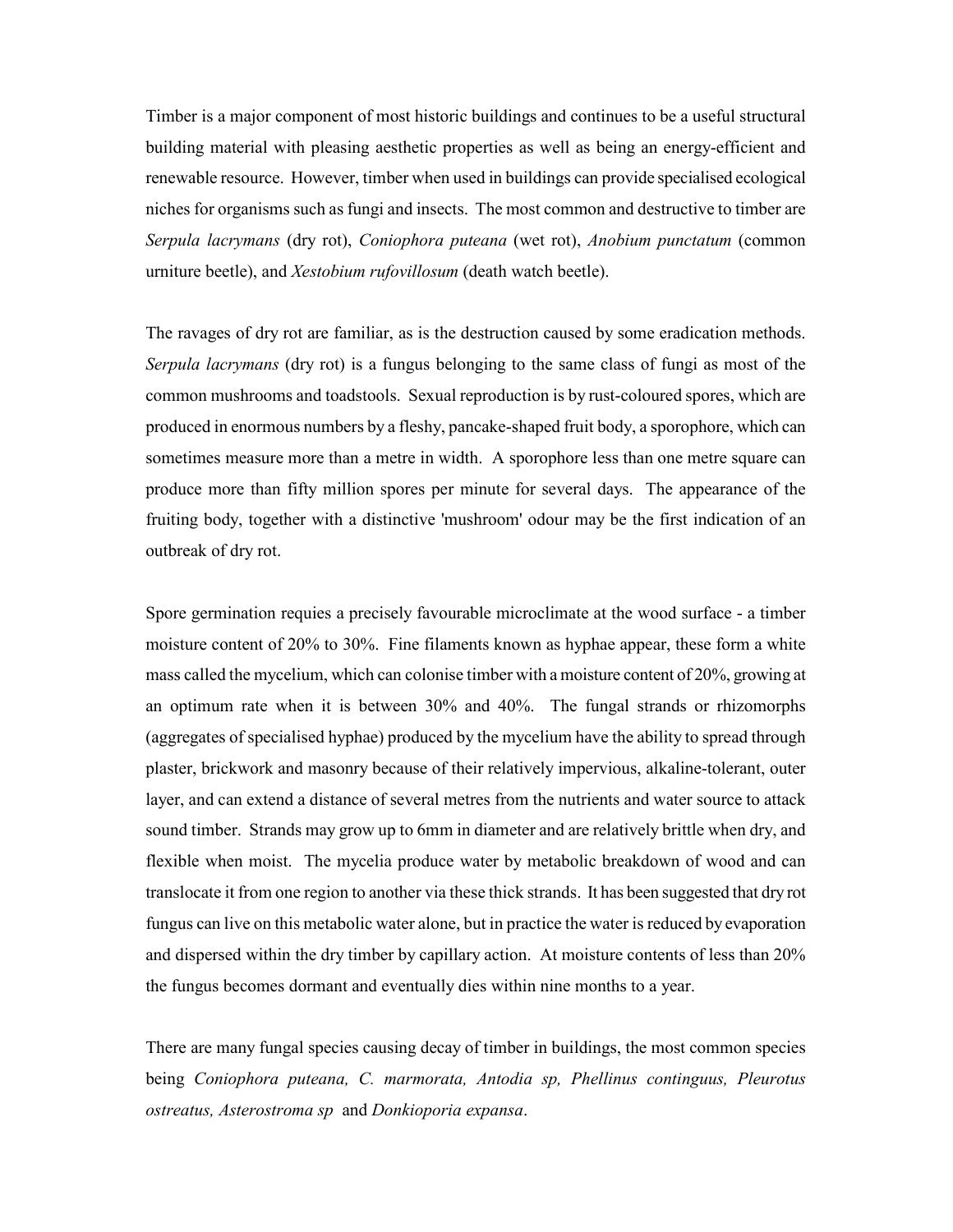### The Built Environment

The indoor environment results from complex interactions between the external environment, the building materials, the design, the contents, the activities in the building and the occupants. To try to manipulate any one of these factors without consideration for the effects on the others can be at worst ineffective and at best inefficient and costly. Building decay organisms cannot be eradicated from the building environment even by the most Draconian pesticide treatments. However, these organisms will only flourish in buildings if the environmental conditions are conducive to their growth.

Lack of repair and poor maintenance and management can often lead to the implementation of radical solutions (open heart surgery) to remedy building decay. Remedial treatment in the form of ubiquitous application of a cheap, general-purpose pesticide mixtures has often been used to compensate for deficiencies in the quality of materials, workmanship or maintenance employed in buildings. The problems with this approach soon became clear in that remedial treatment of the timber decay infestations with insecticidal fungicidal chemicals is not only expensive, inconvenient, unnecessary, and hazardous to the operatives and occupants but is also environmentally unacceptable. Orthodox measures could entail the loss of irreplaceable decorative finishes, floors and ceilings. Eradication of dry rot spores or insect pests in an historic building and its contents is in practice, impossible. The volumes of chemicals necessary and the toxicity required would be damaging both for the buildings and all its occupants.

## Current Standard Practice

### Remedial treatment of dry rot

Establish the size and significance of the attack. In particular if structural timbers are affected, carry out or arrange for a full structural survey to determine whether structural repairs are necessary and, if they are, take appropriate steps to secure structural integrity.

Locate and eliminate sources of moisture.

Promote rapid drying of the structure.

Remove all rotted wood cutting away approximately 300-450mm beyond the last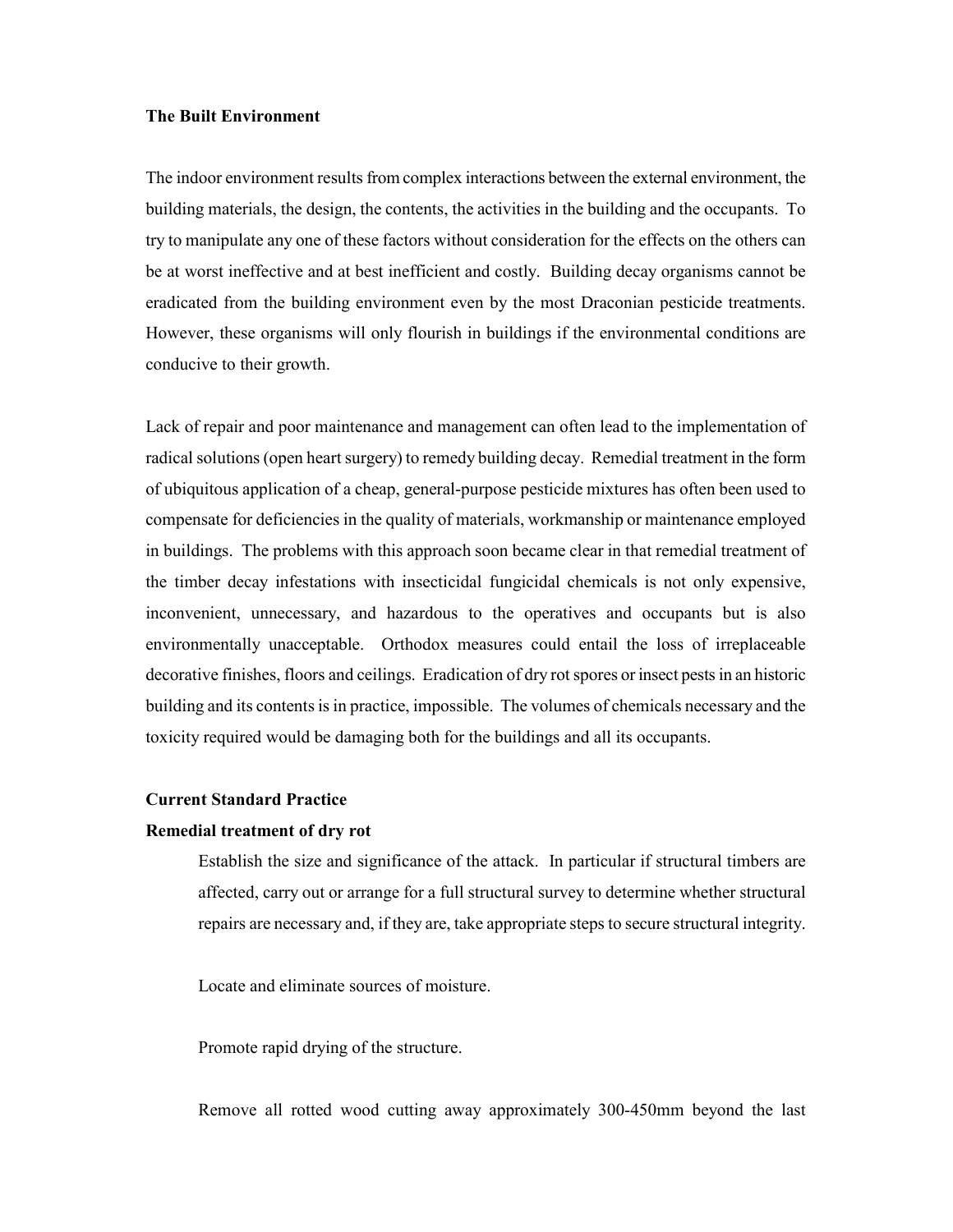indications of the fungus.

Prevent further spread of the fungus within brickwork and plaster by using preservatives.

Use preservative-treated replacement timbers.

Treat remaining sound timbers which are at risk with preservative (minimum two full brush coats).

Introduce support measures (such as ventilation pathways between sound timber and wet brickwork, or, where ventilation is not possible, providing a barrier such as a damp proof membrane or joisthangers between timber and wet brickwork).

Do not retain dry rot infected timber without seeking expert advice. There is always some risk in retaining infected wood which can be minimised by preservative treatment and subsequent reinspection.

## Inspection

### Diagnosis of Dry Rot in Buildings

The following techniques are used to diagnose the decay:

Physiochemical and morphological characteristics of decay;

Cultural characteristic of decay;

Genetic finger printing and protein profiles;

Trained animals.

### Ecological Factors affecting Timber Decay

The environmental factors favouring the decay of timber are temperature, water, humidity and lack of ventilation.

### Moisture in Buildings

The following factors contribut moisture in buildings:

- Penetrating damp/rising damp
- **Condensation**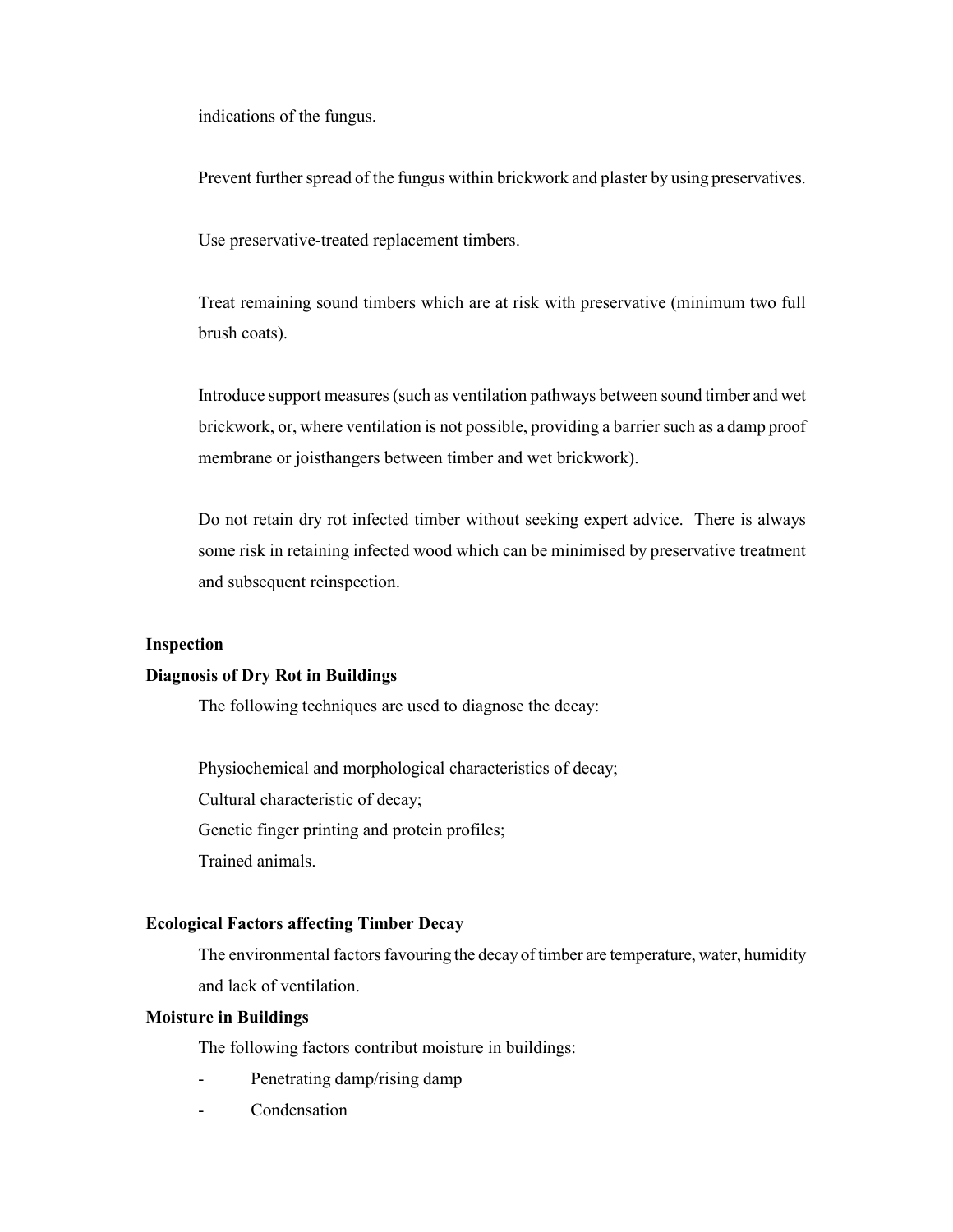- Building disaster
- Construction moisture
- Building defects

Fungi differ in their optimum temperature requirements, but for most the range is from about  $20^{\circ}$ C to  $30^{\circ}$ C. The optimum temperature for dry rot growth in buildings is about 23 $\degree$ C, maximum temperatures are about 25 $\degree$ C and the fungus is rapidly killed above 40 $\degree$ C. Timber moisture contents in buildings in the 20 to 30% range is ideal for dry rot attack and other infestations.

### Environmental and non-environmental factors

The following environmental parameters affect susceptibility to building decay:

- Relative humidity
- Light
- Air temperature
- Dust.
- Pollution
- Pests
- Handling
- **Visitors**
- Fire and water
- Air movement
- UV
- Cultural/organisational/management

#### The Greener Approach

Environmental control and preventative maintenance are preferred to Draconian chemical treatments, as they provide a long-term solution to the health of the building and its occupants. A correct scientific analysis of decay organisms combined with independent inspection can provide an alternative, less destructive solution. Controlling the environment of susceptible materials is the most acceptable method of preventing biological decay. Correct identification of the fungi and insect material is important as not all decay organisms are equally destructive; some rots are present in timber when it is cut or are acquired in storage. Fungal materials may also be dead or dormant,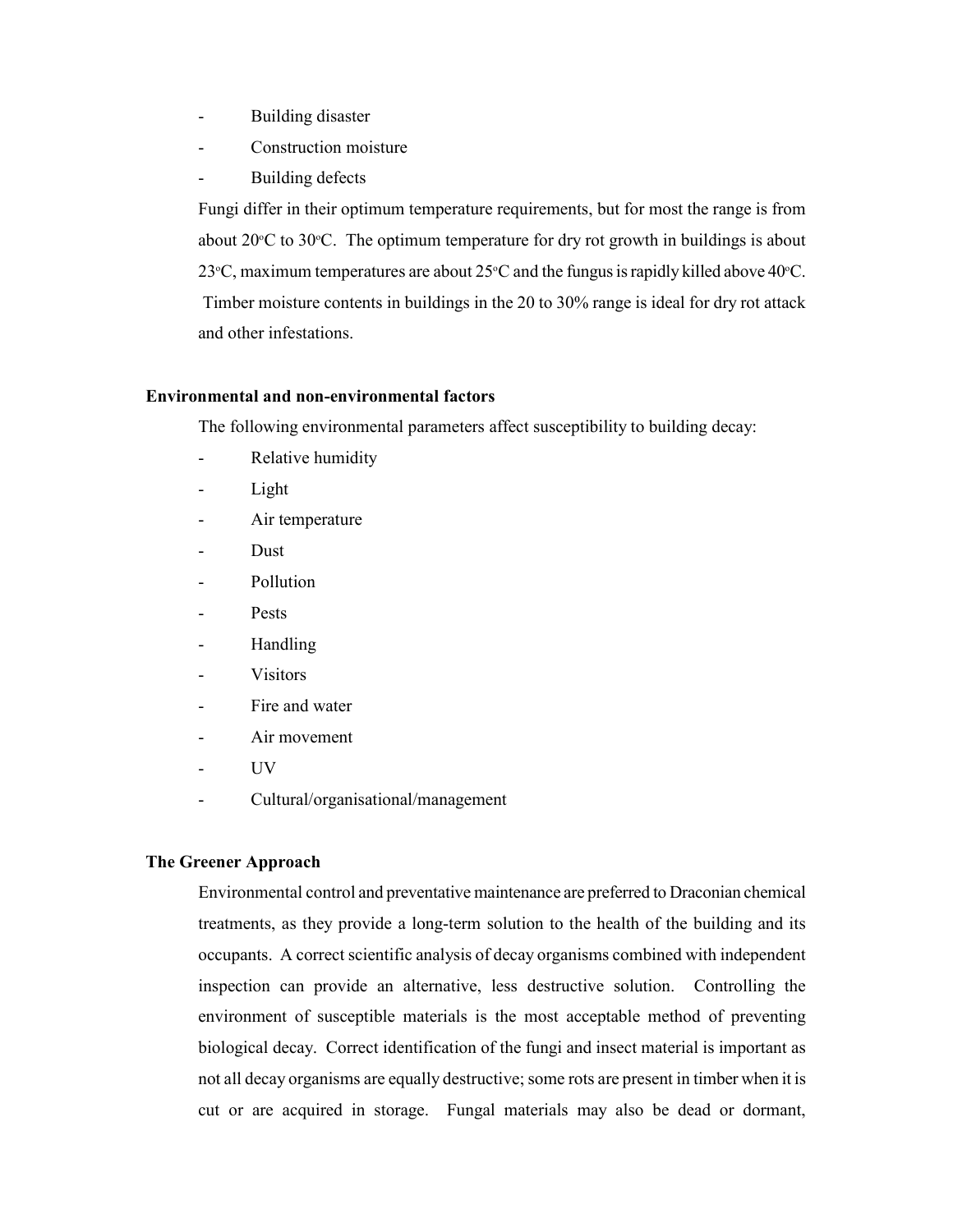representing conditions now past.

Environmental control relies on controlling the cause of the problem by controlling the environment.

- Locate and eliminate sources of moisture
- Promote rapid drying
- Determine the full extent of the outbreal
- Remove the rotten wood
- Determine structural strength of timber and fabric construction
- Institute good building practice  $\qquad \qquad -$  ventilation
	- DPC
	- Isolation

Environmental control is complex and requires a multidisciplinary team of scientists, engineers, surveyors and computing skills.

### The Environmental Approach Standards

In cases of actual or suspected problems of woodrot in buildings the following standards should be met by any remedial works:

- a. Investigation should be by an independent specialist consultant, architect or surveyor to establish the cause and extent of damp and timber decay, and any potential risk to the health of occupants before specification of remedial work. This investigation should include:
	- i. The inspection of all accessible timbers to determine whether they are subject to, or at risk from, fungal decay or insect attack.
	- ii. The determination as to whether any wood rotting fungi found are active and whether their activity is significant in each particular case.
- b. Specification of remedial work should be by an independent consultant as in a(i) and (ii). Such specification should provide for:
	- i. The maximum conservation of materials
	- ii. The future health of the building and its occupants
	- iii. The minimal use of new materials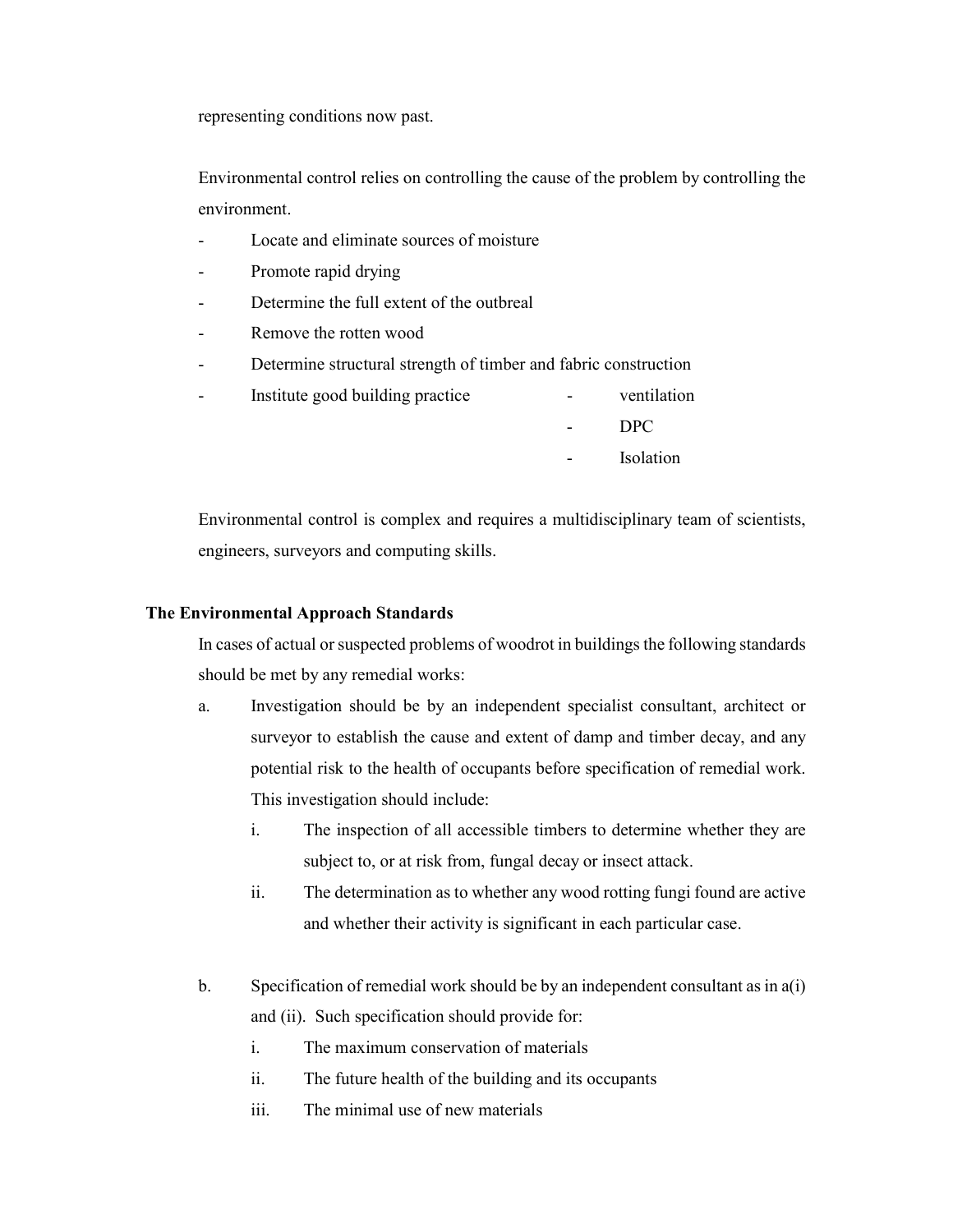- iv. The avoidance of chemical presticide use where possible
- v. The use of materials and techniques with minimum adverse environmental impact.
- vi. The minimum cost of the whole project including the costs of the proposed works, the disturbance of occupancy, future maintenance costs, and the costs of safe disposal of all waste materials.
- c. Remedial building works should be carried out as specified above to control the timber decay, to prevent further decay and to correct any significant building defects resulting in conditions of high moisture content or poor ventilation of timber. These should provide for:
	- i. The reduction of the sub-surface moisture content of all timber to below 16 to 18 per cent.
	- ii. The isolation of timber from contact with damp masonry by an air space or a damp proof membrane.
	- iii. The provision of free air movement around timber in walls, roofs and suspended floors.
	- iv. The prevention of humidities in voids exceeding an average relative humidity of 65%.
	- v. The removal active fungal material and any timber affected to the extent that its function is compromised or adjacent structures put at risk. Measures to avoid contamination should be implemented in the case of insect infestation.
	- vi. The prevention of, or protection of timber from, sources of water likely to cause wetting, such as overflowing gutters, leaking plumbing, condensation and rising or penetrating damp.
	- vii. The removal of timber damaged by insect attack to the extent that its function is compromised.
	- viii. The removal of all builders rubbish from voids and cavities and vacuum cleaning to remove dust.
- d. The use of chemical pesticides should be avoided wherever possible. Where their use is essential the following requirements should be observed: